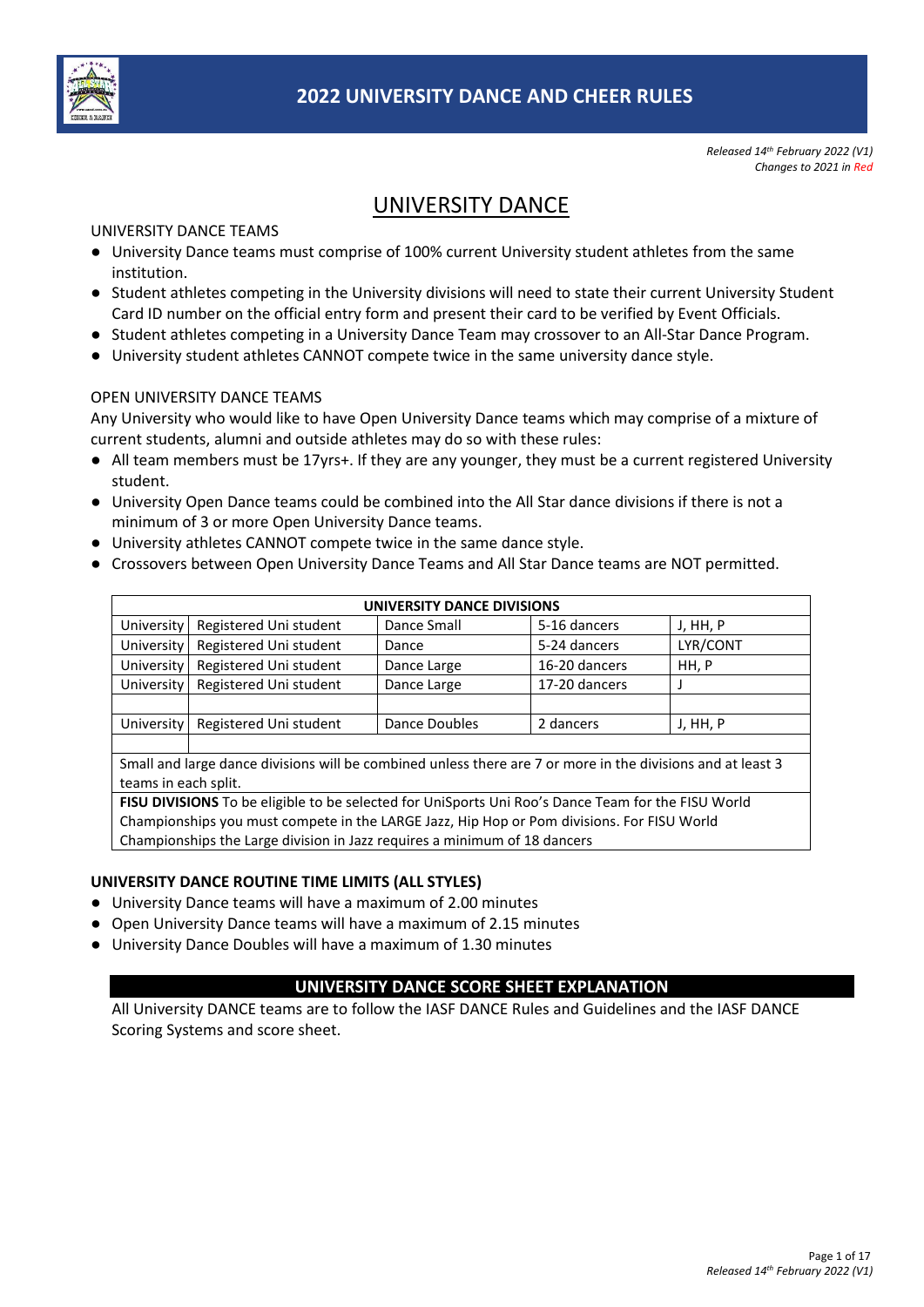# UNIVERSITY CHEER

- University Cheer teams must comprise of 100% current University student athletes from the same institution.
- Student athletes competing in the University divisions will need to state their current University Student Card ID number on the official entry form and present their card to be verified by Event Officials.
- Crossovers from University and All Star Teams are permitted.
- University student athletes CANNOT compete twice in the same university cheer level.

Any University who would like to have Open University Cheer Teams which may comprise of a mixture of current students, alumni and outside athletes may do so and will:

- Follow the All Star rules and regulations.
- Compete in the All Star Divisions.
- Crossovers from Open University Cheer Teams into All Star teams are NOT permitted.

| UNIVERSITY CHEER DIVISIONS                                                                                                   | Level           | <b>Rules</b>  | <b>Score</b><br><b>Sheet</b> | Chant       | Time<br>Limit |            |      |  |  |  |  |
|------------------------------------------------------------------------------------------------------------------------------|-----------------|---------------|------------------------------|-------------|---------------|------------|------|--|--|--|--|
| University                                                                                                                   | N/A             | 6-38 members  | <b>1 NT</b>                  | <b>IASF</b> | All Star NT   | NO.        | 2:00 |  |  |  |  |
| University                                                                                                                   | All Girl        | 6-38 members  | $1/2$ NT                     | <b>IASF</b> | Uni AG        | <b>YES</b> | 2:30 |  |  |  |  |
| University Coed                                                                                                              | 1 or more males | 6-38 members  | $1/2$ NT                     | <b>IASF</b> | Uni AG        | <b>YES</b> | 2:30 |  |  |  |  |
| University                                                                                                                   | All Girl        | 6-24 members  | 3/4                          | <b>IASF</b> | Uni AG        | <b>YES</b> | 2:30 |  |  |  |  |
| <b>University Coed</b>                                                                                                       | 1 or more males | 6-24 members  | 3/4                          | <b>IASF</b> | Uni Coed      | <b>YES</b> | 2:30 |  |  |  |  |
| University Elite                                                                                                             | All Girl        | 6-20 members  | Elite                        | <b>UWCC</b> | Uni AG        | <b>YES</b> | 2:30 |  |  |  |  |
| University Elite Small Coed                                                                                                  | 1-4 males       | 6-16 members  | Elite                        | <b>UWCC</b> | Uni Coed      | <b>YES</b> | 2:30 |  |  |  |  |
| University Elite Large Coed                                                                                                  | 5-9 males       | 6-16 members  | Elite                        | <b>UWCC</b> | Uni Coed      | <b>YES</b> | 2:30 |  |  |  |  |
| University Elite Super Coed                                                                                                  | Up to 13 males  | 6-24 members  | Elite                        | <b>UWCC</b> | Uni Coed      | <b>YES</b> | 2:30 |  |  |  |  |
| University Premier                                                                                                           | All Girl        | 6-20 members  | Premier                      | <b>UWCC</b> | Uni AG        | <b>YES</b> | 2:30 |  |  |  |  |
| University Premier Small Coed                                                                                                | 1-4 males       | 6-16 members  | Premier                      | <b>UWCC</b> | Uni Coed      | <b>YES</b> | 2:30 |  |  |  |  |
| University Premier Large Coed                                                                                                | 5-9 males       | 6-16 members  | Premier                      | <b>UWCC</b> | Uni Coed      | <b>YES</b> | 2:30 |  |  |  |  |
| University Premier Super Coed                                                                                                | Up to 13 males  | 6-24 members  | Premier                      | <b>UWCC</b> | Uni Coed      | <b>YES</b> | 2:30 |  |  |  |  |
|                                                                                                                              |                 |               |                              |             |               |            |      |  |  |  |  |
| FISU DIVISIONS Elite & Premier University & FISU divisions will be combined unless there are 9 or more teams in the division |                 |               |                              |             |               |            |      |  |  |  |  |
| and there are at least 3 teams in each split.                                                                                |                 |               |                              |             |               |            |      |  |  |  |  |
| Elite All Girl                                                                                                               | All Girl        | 16-20 members | Elite                        | <b>UWCC</b> | Uni AG        | <b>YES</b> | 2:30 |  |  |  |  |
| <b>Elite Small Coed</b>                                                                                                      | 1-4 males       | 16-20 members | Elite                        | <b>UWCC</b> | Uni Coed      | <b>YES</b> | 2:30 |  |  |  |  |
| Elite Large Coed                                                                                                             | 5-12 males      | 16-20 members | Elite                        | <b>UWCC</b> | Uni Coed      | YES        | 2:30 |  |  |  |  |

#### **UNIVERSITY CHEER RULES**

● Please refer to ABOVE Grid for Rules, Score Sheets and Cheer/Chant requirements.

- Please refer to the IASF/ UWCC Rules for skills allowed in your level. Exception: Level 1 NT and 1/2 NT divisions will allow any IASF level appropriate tumbling, instead of following the IASF Non-Tumbling rules.
- The UWCC (University World Cup Cheerleading Championships) rules are contained in this document.

Premier All Girl All Girl 16-20 members Premier UWCC Uni AG YES 2:30 Premier Small Coed 1-4 males 16-20 members Premier UWCC Uni Coed YES 2:30 Premier Large Coed 15-12 males 16-20 members Premier UWCC Uni Coed YES 2:30

## **UNIVERSITY CHEER SCORE SHEETS**

- Level 1 teams are judged on the All Star Non-Tumble score sheet and will NOT be divided into Coed and AG. Level 1 does NOT require a chant.
- ALL Level 1/2 Non Tumble teams are judged on the All Girl University score sheet; however, divisions will still be split into Coed and AG. Level 1/2 NT requires a chant.
- Level 3/4 teams are judged on the Coed or AG University score sheet and will be divided into Coed and AG divisions. Level 3/4 requires a chant.
- ELITE and PREMIER teams are judged on the Coed or AG University score sheet and will be divided into Coed and AG divisions. ELITE & PREMIER require a chant.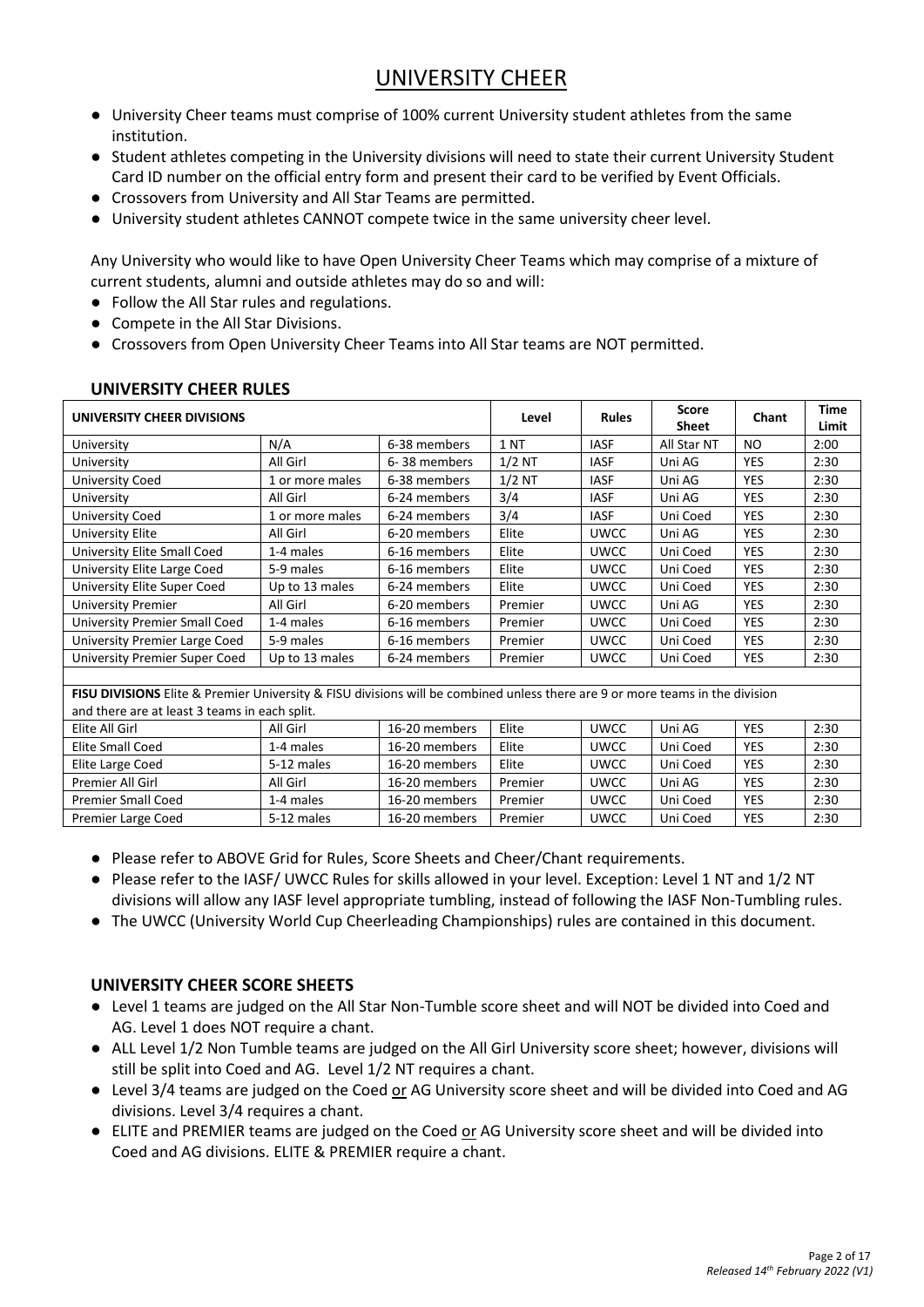# **UNIVERSITY CHEER SCORE SHEET BREAKDOWN**

- For ALL LEVELS ABOVE LEVEL 1(Levels 1/2, 3/4, Elite & Premier), two score sheets will be used:
	- 1. CROWD LEADING: 1/cheer crowd leading, 2/skills incorporations, 3/overall cheer impression
	- 2. ALL GIRL: 1/stunts, 2/pyramids, 3/basket tosses, 4/group tumbling (not in level 1/2), 5/dance, 6/overall presentation **OR;**
		- COED: 1/stunts, 2/pyramids, 3/basket tosses, 4/group tumbling, 5/overall presentation
- Within the different sections on each score sheet, there are more detailed elements relevant to the style on which you will be judged.
- CROWD LEADING and ALL GIRL/COED score sheets are separate score sheets and are judged by separate panel judges.
- CROWD LEADING judges only judge the CHANT component of the routine and the ALL GIRL/COED judges only judge the ROUTINE component. As such, your skills in one element do not transfer onto the other score sheet. i.e., the baskets you perform in the CHANT element do not get counted on the ROUTINE score sheet.

## **UNIVERSITY LEVEL 1 & 1/2 NON-TUMBLE DIVISIONS**

● Level appropriate tumbling is still permitted in the Level 1 NT & 1/2 NT divisions, but there is no dedicated tumbling scoring section. Any tumbling included in the routine will be subject to routine and rule infractions/deductions.

## **CHEER ROUTINE TIME LIMITS**

- CHEER Level 1 Non-Tumble:
	- − Routine time limit is 2.00 minutes.
- CHEER Level 1/2 NT, 3/4, Elite & Premier:
	- − Routine time limit is 2.30 minutes.
	- − 1.45 minutes maximum of music for the Cheer Routine element.
	- − The rest of the routine (45 seconds) will include the Chant and Transitions from Cheer Routine to Chant, must NOT exceed the 2.30 minutes.
	- − Timing will begin with the first movement or voice or note of music.
	- Penalties apply if the routine is over 2.30 minutes.

## **PENALTIES FOR CHEER RULE INFRACTIONS AND DEDUCTIONS (Level 1/2, 3/4, Elite & Premier)**

● All University divisions will follow the same deduction system as All Star Routines. Please refer to the AASCF Cheer Deduction System for the specific point values which will be deducted for routine infractions and/or rule violations.

Please note: If a team goes on to compete internationally (i.e., at the University World Cup Cheerleading Competition) they should refer to that competition's deduction system, as the deductions for time limit and boundary violations are likely to be of a much greater value.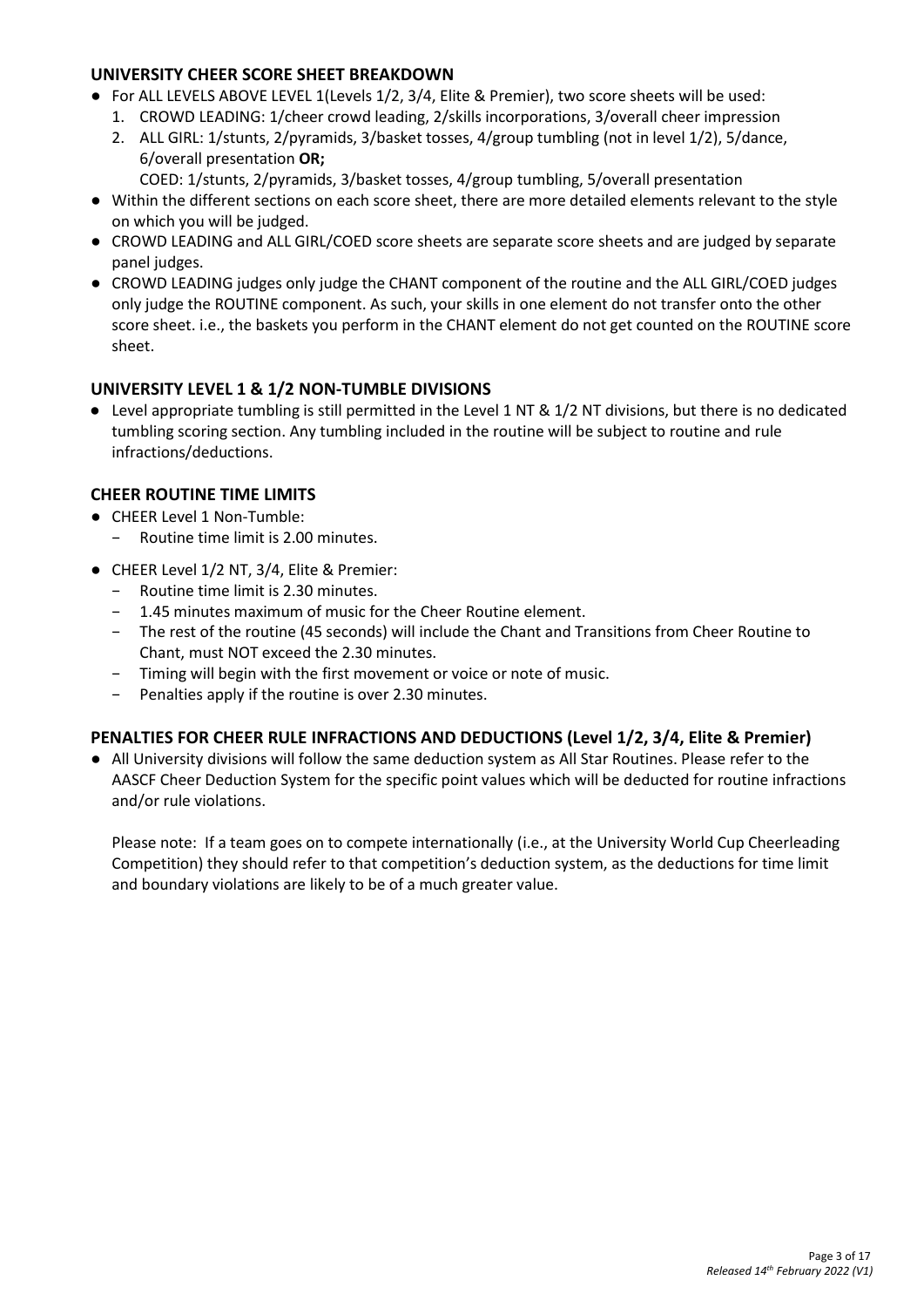#### **UNIVERSITY CROWD LEADING CHEER SCORE SHEET EXPLANATION Level 1/2, 3/4, Elite & Premier**

#### **CHEER CROWD LEADING (9-15 points)**

CROWD LEADING ABILITY/ABILITY TO LEAD THE CROWD, VOICE, PACE, FLOW (3-5 pts) – The judges will credit here: The cheerleader's ability to encourage crowd involvement using suitable words with clarity and loud volume. The pace/speed is suitably slow and allows crowd to follow cheer/sideline and call back easily. The flow between skills is seamless while maintaining crowd engagement, volume, and pace throughout.

CROWD LEADING ABILITY WITH PROPER USE OF SIGNS, POMS, MEGAPHONES & MOTION TECHNIQUE (3-5 pts) – The judges will credit here: The effective use of signs, poms, megaphones, and motions to encourage crowd involvement to follow cheer/sideline and call back easily. Usage of signs is clear and shown effectively with sharpness and precision that is easy to read and follow. Usage of poms and megaphones is effective and assists the crowd in following the cheer/sideline. The cheerleaders show superior motion control, precision, synchronization and sharpness and motions are used effectively to direct the crowd. This includes motions in stunts, pyramids, and jumps.

ABILITY AND ENERGY TO LEAD THE CROWD (3-5 pts) - The judges will credit here: The genuine use of projection and energy to encourage crowd involvement and to effectively direct the crowd to follow cheer/sideline.

### **SKILLS INCORPORATIONS (9-15 points)**

PROPER USE OF SKILLS TO LEAD THE CROWD (3-5 pts) - The judges will credit here: The suitable use of skills such as stunts, pyramids, basket tosses, tumbling and jumps to direct the crowd to follow cheer/sideline. Skills enhance and complement the crowd leading quality of the cheer.

DIFFICULTY OF PRACTICAL SKILLS (3-5 pts) - The judges will credit here: The difficulty of practical skills (does not reflect execution). Effective incorporation of challenging skills that are practical and suitable. Note that all skills performed in the cheer/sideline only counts towards the crowd leading score sheet.

PERFORMANCE – PROPER TECHNIQUE, SYNCHRONIZATION, SPACING (3-5 pts) - The judges will credit here: The demonstration of proper execution of skills such as stunts, pyramids, basket tosses, tumbling and jumps. How well the team performs together as a group and maintains uniformity, accuracy, and control. The ability of team to gauge and position themselves correct distances between each other in and throughout all formations and transitions.

#### **OVERALL CHEER IMPRESSION (3-5 points)**

The judges will credit here: Appropriateness of cheer/sideline and choreography. Did the cheer/sideline leave a memorable and lasting impression?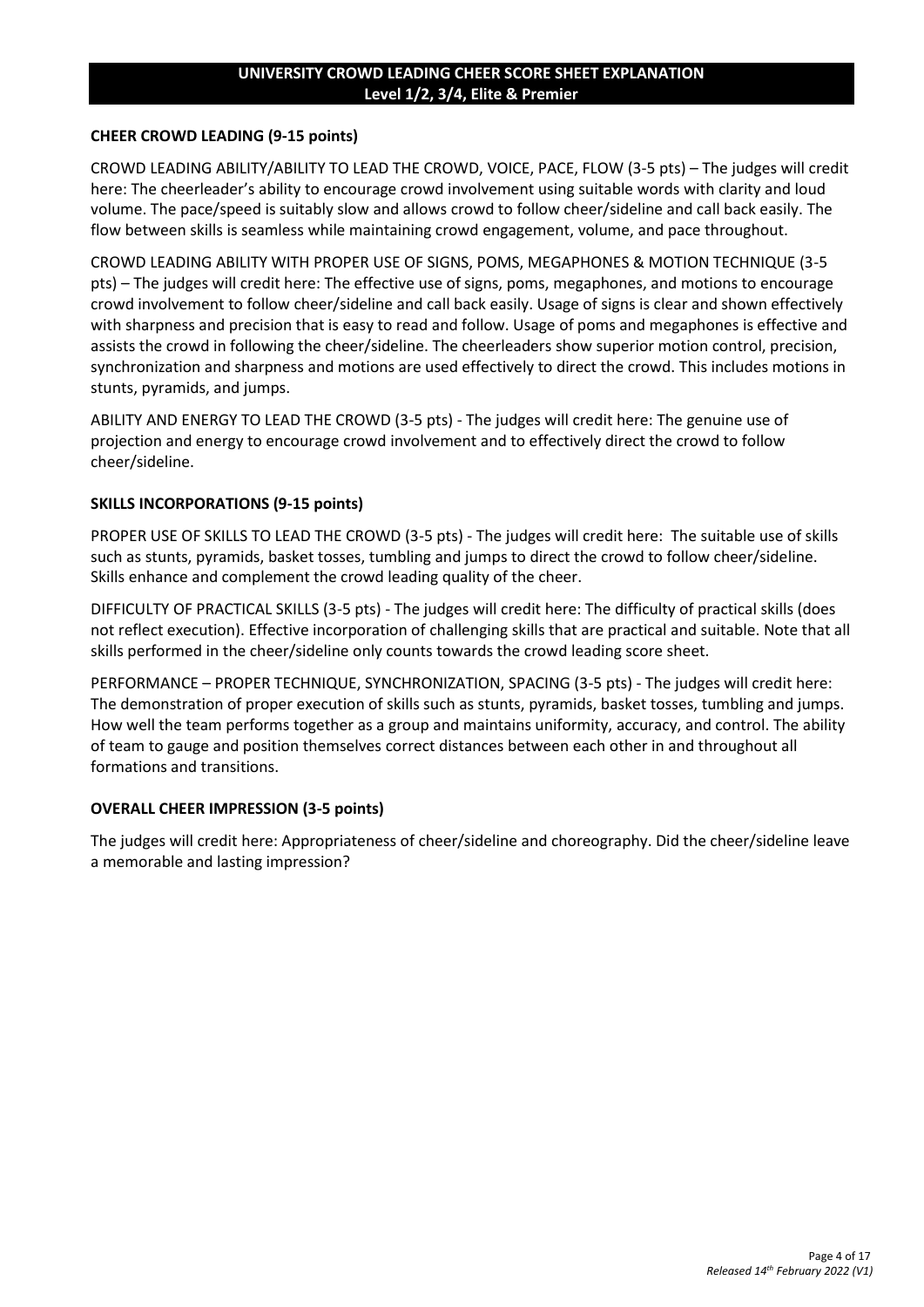### **UNIVERSITY ALL GIRL CHEER SCORE SHEET EXPLANATION Level 1/2 AG & COED, 3/4, Elite & Premier**

#### **STUNTS (8-15 points)**

EXECUTION OF SKILLS – Proper Technique, Synchronization, Spacing (5-10 pts) – The judges will credit here: The demonstration of proper technique in stunts such as form and flexibility of top, appearance of stunts, completion of skills and minimal movement of bases. How well the team performs stunts together as a group and maintains uniformity, accuracy, and control. The ability of team to gauge and position themselves correct distances between each other in stunts.

DIFFICULTY – Level of Skill, Number of Bases, Number of Stunt Groups, Transitions, Variety (3-5 pts) - The judges will credit here: The difficulty of stunts such as the incorporation of level appropriate skills, the number of bases (fewer bases = more difficult) and the number of stunts (higher number stunts = more difficult). The type of transitions, variety and pace of stunts and inclusion of multiple body positions also contribute to difficulty.

#### **PYRAMIDS (8-15 points)**

EXECUTION OF SKILLS – Proper Technique, Synchronization, Spacing (5-10 pts) – The judges will credit here: The demonstration of proper technique in pyramids such as form and flexibility of top, appearance of pyramids, completion of skills and minimal movement of bases. How well the team performs pyramids together as a group and maintains timing, uniformity, accuracy, and control. The ability of team to gauge and position themselves correct distances between each other in pyramids.

DIFFICULTY – Level of Skill, Number of Bases, Number of Structures, Transitions, Creativity (3-5 pts) - The judges will credit here: The difficulty of pyramids such as the incorporation of level appropriate skills, the number of bases (fewer bases = more difficult) and the number structures (more structures = more difficult). The number of formation changes, type of transitions, variety, creativity, and pace of pyramids also contribute to difficulty.

#### **BASKET TOSSES (3-5 points)**

EXECUTION OF SKILLS, SYNCHRONIZATION & VARIETY (WHEN APPLICABLE), PERFORMANCE (3-5 pts) – The judges will credit here: The demonstration of proper technique in tosses such as height, form and flexibility of top, appearance of toss, completion of skills and minimal unintentional travelling of tosses. How well the team performs tosses together as a group and maintains timing, uniformity of skills and height, accuracy, and control. Variety of toss skills where applicable. How well the tosses generate excitement and enhance performance.

#### **GROUP TUMBLING (3-5 points) - not included in Level 1/2 Non-Tumbling division**

GROUP TUMBLING, EXECUTION OF SKILLS, DIFFICULTY, PROPER TECHNIQUE, AND SYNCHRONIZATION (3-5 pts) – The judges will credit here: The demonstration of GROUP tumbling with proper technique such as form, appearance of tumbling and completion of skills. The difficulty of group tumbling such as the incorporation of level appropriate skills, the number of tumblers and specialty group tumbling passes. How well the team performs synchronized group tumbling while maintaining timing and uniformity of skills. Note that individual passes are not given credit. Teams can choose to perform standing tumbling or running tumbling or both.

#### **DANCE (3-5 points)**

TECHNIQUE, MOTIONS, SHARPNESS, SPACING, LEVELS, TIMING, CHOREOGRAPHY, PLACEMENT, VISUAL APPEAL (3-5 pts) – The judges will credit here: The proper execution of dance elements and the perfection, synchronization, sharpness, strength and placement of motions and dance moves. The ability of the team to gauge and position themselves correct distances between each other during dance. The incorporation of innovative and intricate choreography such as multiple visual elements and a variety of levels. The team displays strong ability to perform visual ideas to enhance the overall dance appeal.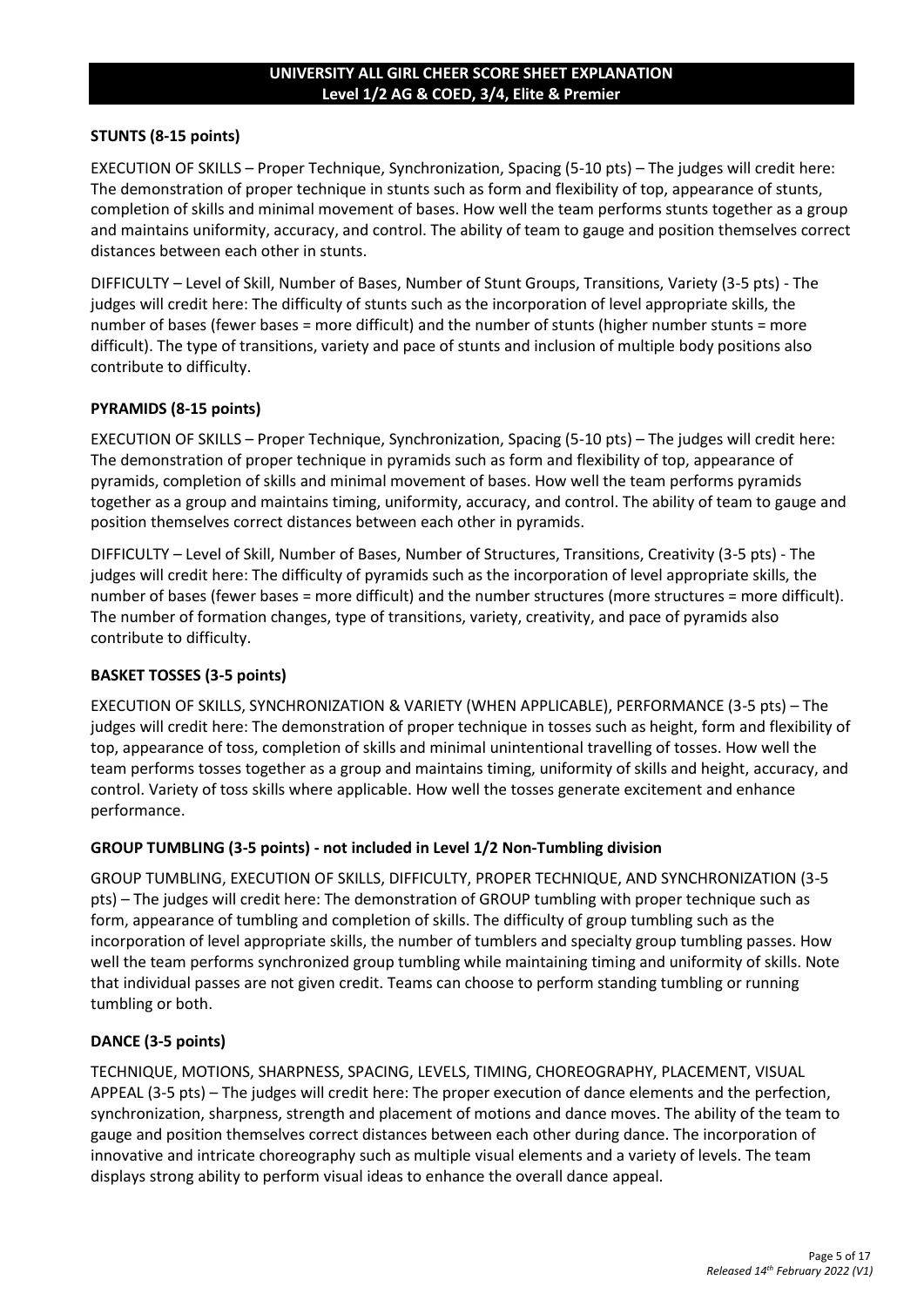# **OVERALL PRESENTATION (3-5 points)**

OVERALL CHOREORAPHY, CREATIVITY, FLOW, FORMATIONS & TRANSITIONS, PACE, SHOWMANSHIP (3-5 pts) - The judges will credit here: Appropriateness of the choreography and incorporation of innovative and creative ideas (which can incorporate level and non-level appropriate skills), for example: thinking outside the box and not doing a cookie cutter routine. The flow and seamlessness of routine with minimal time/counts spent on transitions. Formations throughout routine contribute a visual impact and have spacing that is equal and makes sense. The pace of routine, energy level and genuine enthusiasm and showmanship enhances crowd appeal. Did the performance leave a memorable and lasting impression?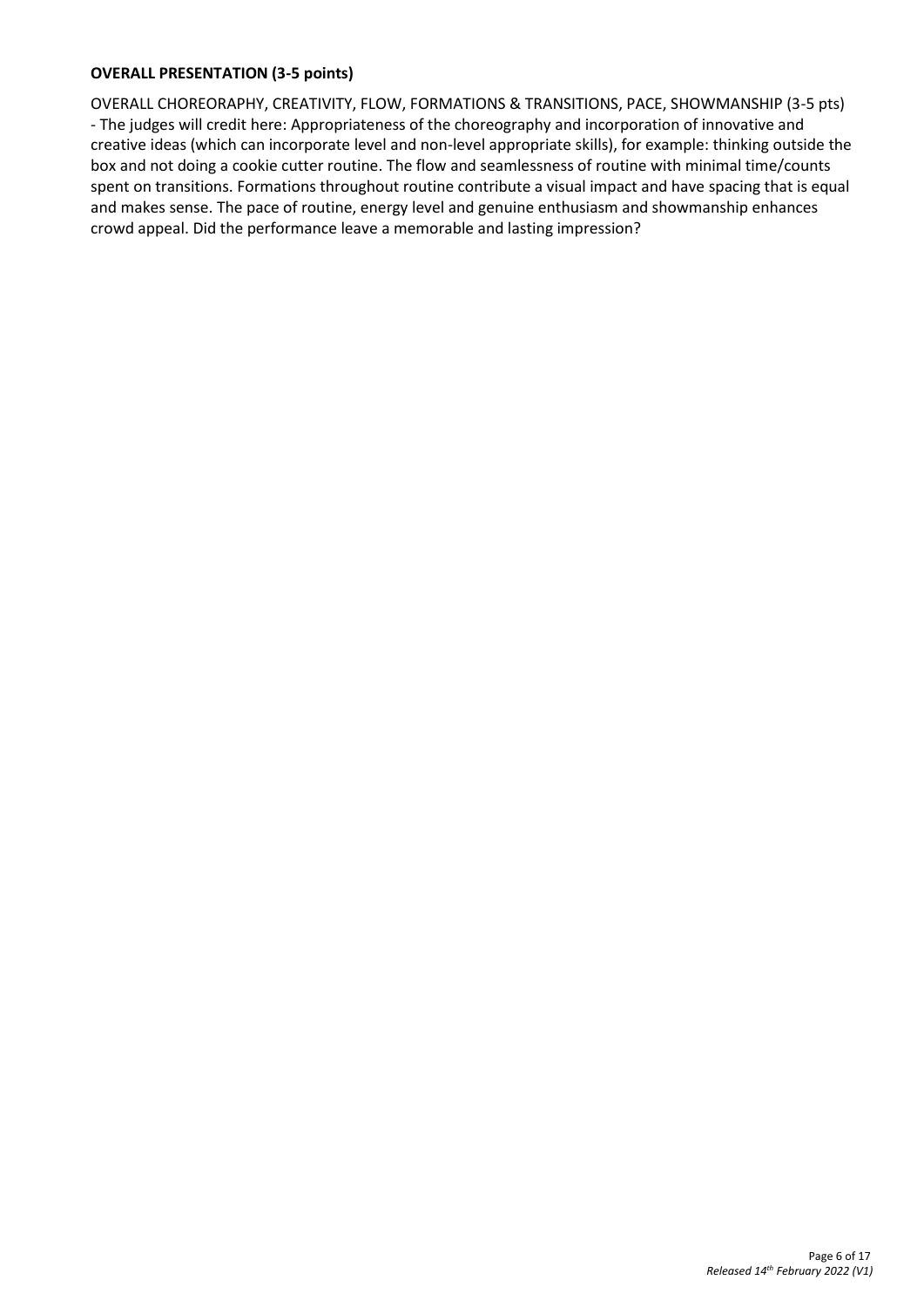### **UNIVERSITY COED CHEER SCORE SHEET EXPLANATION Level 3/4, Elite & Premier**

### **STUNTS (11-20 points)**

EXECUTION OF SKILLS – Proper Technique, Synchronization, Spacing (5-10 pts) – The judges will credit here: The demonstration of proper technique in stunts such as form and flexibility of top, appearance of stunts, completion of skills and minimal movement of bases. How well the team performs stunts together as a group and maintains uniformity, accuracy and control. The ability of team to gauge and position themselves correct distances between each other in stunts.

DIFFICULTY – Level of Skill, Number of Bases, Number of Stunt Groups, Transitions, Variety (3-5 pts) - The judges will credit here: The difficulty of stunts such as the incorporation of level appropriate skills, the number of bases (fewer bases = more difficult) and the number of stunts (higher number of stunts = more difficult). The type of transitions, variety and pace of stunts and inclusion of multiple body positions also contribute to difficulty.

USE OF COED SKILLS/PARTNER STUNTS THROUGHOUT ROUTINE (3-5 pts) – The judges will credit here: The use of assisted and/or unassisted coed skills/partner stunts throughout routine. The demonstration of proper technique of coed skills/partner stunts such as form and flexibility of top, appearance of stunts, completion of skills and minimal movement of base(s).

The difficulty of coed skills/partner stunts such as the incorporation of level appropriate skills, the number of coed skills/partner stunt groups and whether the stunt is assisted or unassisted (unassisted coed skills/partner stunts = more difficult). The type of transitions, variety and pace of stunts and inclusion of multiple body positions also contribute to difficulty.

## **PYRAMIDS (8-15 points)**

EXECUTION OF SKILLS – Proper Technique, Synchronization, Spacing 5-10 pts) – The judges will credit here: The demonstration of proper technique in pyramids such as form and flexibility of top, appearance of pyramids, completion of skills and minimal movement of bases. How well the team performs pyramids together as a group and maintains timing, uniformity, accuracy and control. The ability of team to gauge and position themselves correct distances between each other in pyramids.

DIFFICULTY – Level of Skill, Number of Bases, Number of Structures, Transitions, Creativity (3-5 pts) - The judges will credit here: The difficulty of pyramids such as the incorporation of level appropriate skills, the number of bases (fewer bases = more difficult) and the number structures (more structures = more difficult). The number of formation changes, type of transitions, variety, creativity and pace of pyramids also contribute to difficulty.

#### **BASKET TOSSES (3-5 points)**

EXECUTION OF SKILLS, SYNCHRONIZATION & VARIETY (WHEN APPLICABLE), PERFORMANCE (3-5 pts) – The judges will credit here: The demonstration of proper technique in tosses such as height, form and flexibility of top, appearance of toss, completion of skills and minimal unintentional travelling of tosses. How well the team performs tosses together as a group and maintains timing, uniformity of skills and height, accuracy and control. Variety of toss skills where applicable. How well the tosses generate excitement and enhance performance.

#### **GROUP TUMBLING (3-5 points)**

GROUP TUMBLING, EXECUTION OF SKILLS, DIFFICULTY, PROPER TECHNIQUE, AND SYNCHRONIZATION (3-5 pts) – The judges will credit here: The demonstration of GROUP tumbling with proper technique such as form, appearance of tumbling and completion of skills. The difficulty of group tumbling such as the incorporation of level appropriate skills, the number of tumblers and specialty group tumbling passes. How well the team performs synchronized group tumbling while maintaining timing and uniformity of skills. Note that individual passes are not given credit. Teams can choose to perform standing tumbling or running tumbling or both.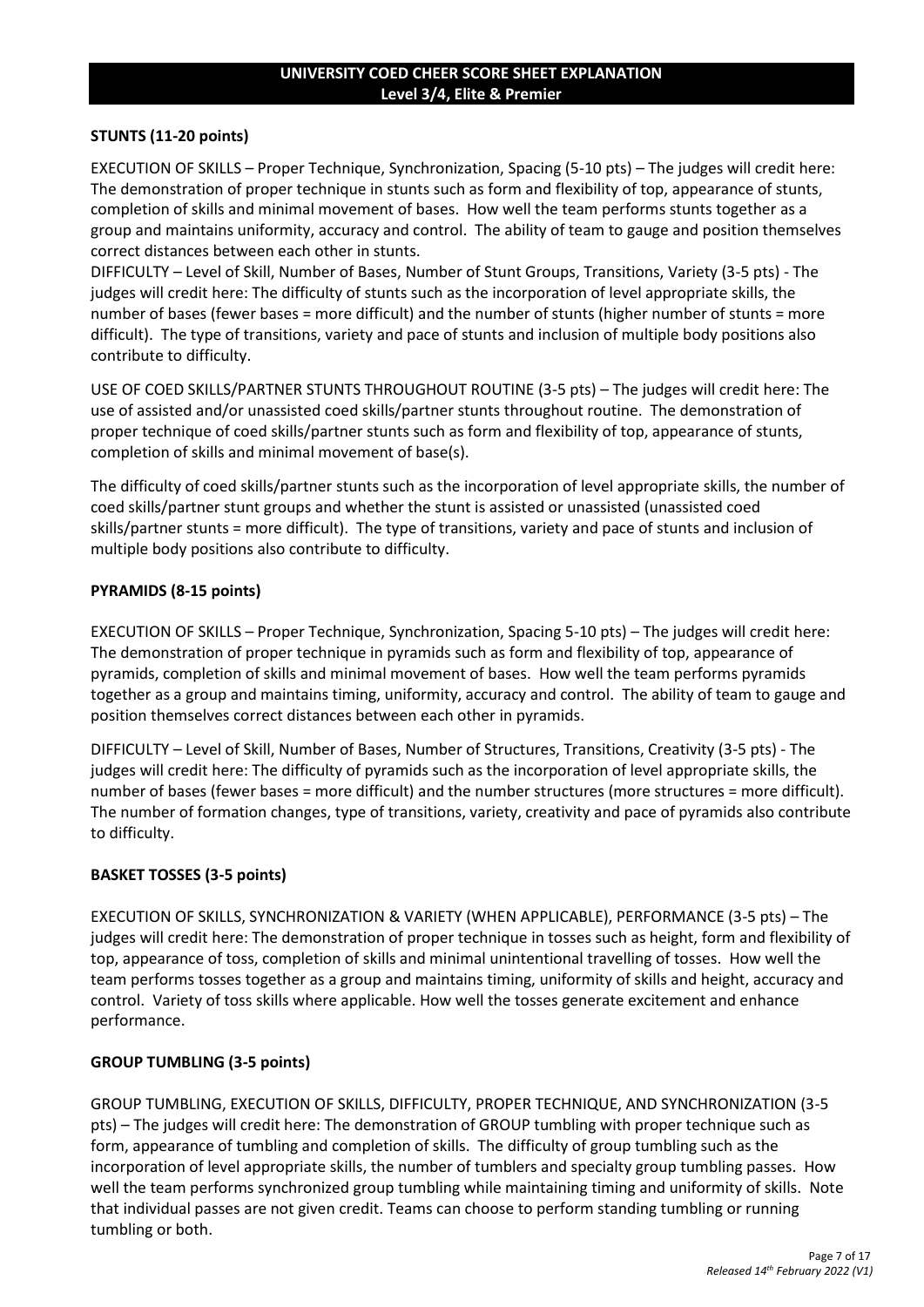#### **OVERALL PRESENTATION (3-5 points)**

OVERALL CHOREOGRAPHY, CREATIVITY, FLOW, FORMATIONS & TRANSITIONS, PACE, SHOWMANSHIP (3-5 pts) - The judges will credit here: Appropriateness of the choreography and incorporation of innovative and creative ideas (which can incorporate level and non-level appropriate skills), for example: thinking outside the box and not doing a cookie cutter routine. The flow and seamlessness of routine with minimal time/counts spent on transitions. Formations throughout routine contribute a visual impact and has spacing that is equal and makes sense. The pace of routine, energy level and genuine enthusiasm and showmanship enhances crowd appeal. Did the performance leave a memorable and lasting impression?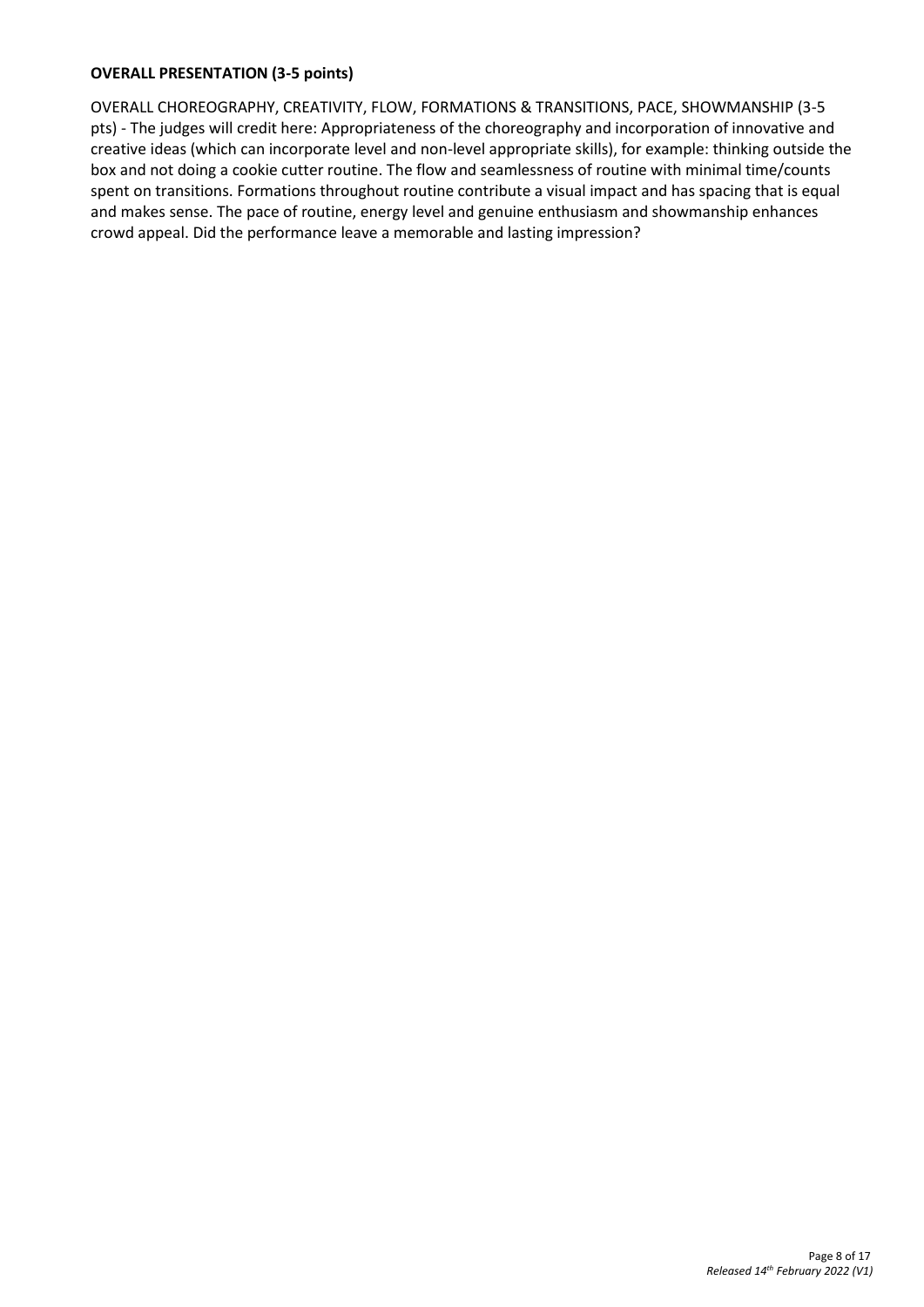## **GENERAL GUIDELINES: "UNIVERSITY PREMIER" AND "UNIVERSITY ELITE" DIVISIONS**

#### **DEFINITIONS**

**Base:** A person who is in direct contact with the performing surface and is supporting another person's weight.

**Cradle:** Dismount from a stunt/pyramid/toss in which the top person lands in a face-up, semi-piked position.

**Cupie/Awesome:** A stunt in which both of the top person's feet are in one hand of the base.

**Dive Roll:** An aerial forward roll where the feet of the performer are at or above the performer's waist prior to the hands making contact with the performance surface.

**Flatback:** A stunt in which the top person is in a face-up, straight-body position parallel to the performing surface.

**Flip:** When a person is airborne while the feet pass over the head. (Clarification: A braced-flip is when a top person performs a hip-over-head rotation while in constant contact with another top person(s).)

**Height-increasing Apparatus:** Any type of equipment that increases the height of the skill.

**Helicopter Toss:** A stunt in which the top person is tossed into the air with the body parallel to the ground and completes a 360-degree horizontal rotation (like the blades of a helicopter).

**Inverted/Inversion:** A body position in which the shoulders are located below the waist.

**Loading Position:** Any intermediate position below shoulder level that uses continuous motion to put a top person in a stunt or pyramid. Examples: Elevator/sponge load, basket load, smoosh, scoop from the back, etc.

**Middle:** A person who is being supported by a base while also supporting a top person.

**Pyramid:** A skill of which consists of two or more connecting stunts (termed "structures"). Clarification for university rules: A 2 ½ high pyramid consists of a pyramid with the top person being supported by a middle layer person at mid-body level.

**Rewind:** A skill in which the top person starts with at least one foot on the ground, is tossed into the air and performs a forward, backward or side flip into a stunt, pyramid, loading position or cradle.

**Spotter:** A person who is responsible for assisting or catching the top person in a partner stunt or pyramid. This person cannot be in a position of providing primary support for a top person but must be in a position to protect the top person coming out of a stunt or pyramid.

**Stunt:** A skill in which a top person is supported by a base or bases.

**Top:** A person who is either being supported by another person while off of the performance surface or who has been tossed into the air by another person.

**Toss:** A release skill by a participant or a group of participants that propels a person into the air so that the person is airborne (i.e. free of contact with the performance surface).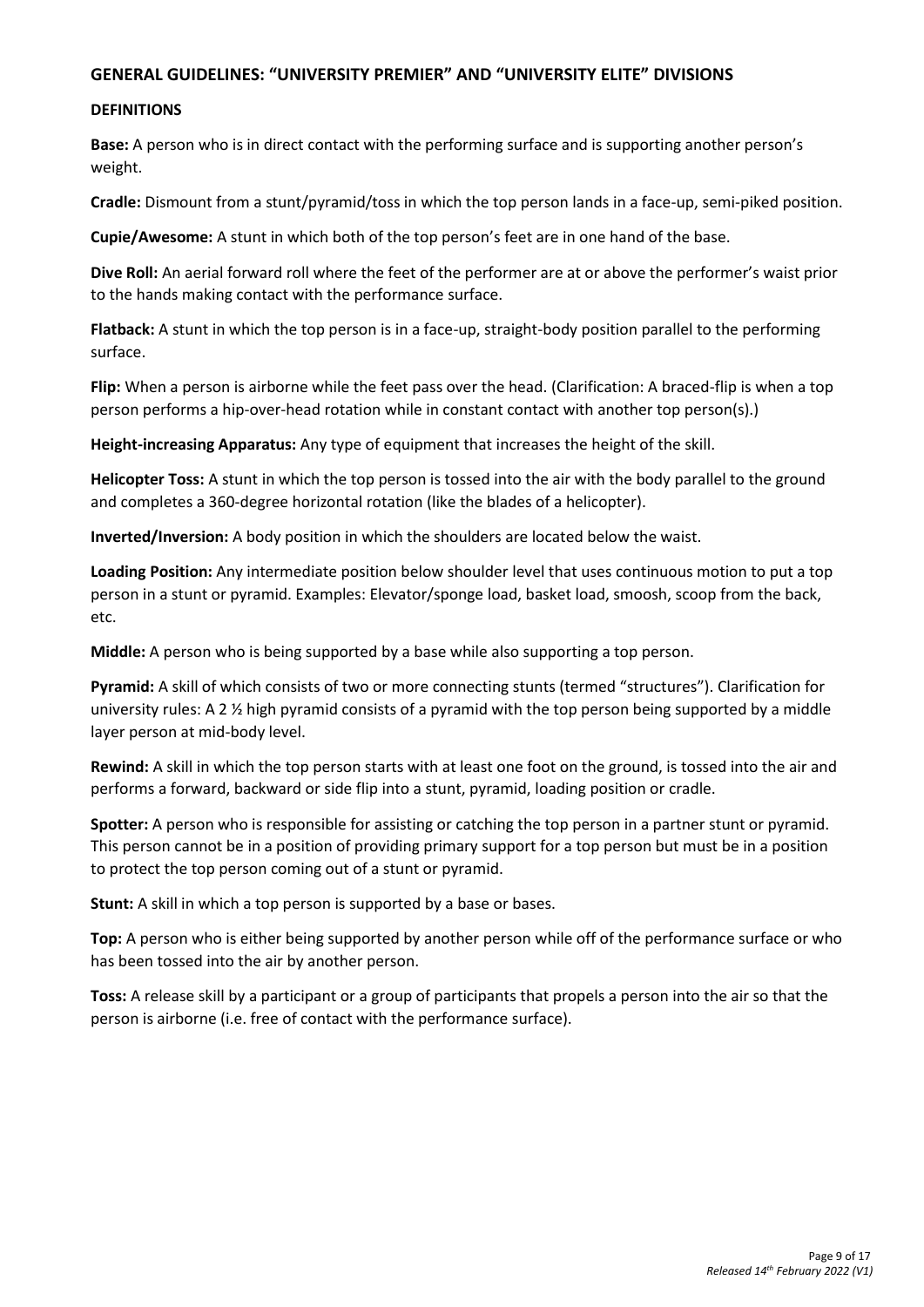## **GENERAL RESTRICTIONS**

1. The use of any height-increasing apparatus (e.g., mini-trampoline, etc.) other than a spring floor is prohibited for performance.

2. The top person in a partner stunt, pyramid or transition cannot be released from bases or leave the floor unassisted with the intent to land or be caught in an inverted body position.

3. An individual may not jump, flip, or dive over, under or through partner stunts, pyramids or individuals from basket tosses, similar tosses, partner stunts or other tosses from hands.

4. Drops (knee, seat, thigh, front, back and split) from a jump, stand or inverted position are prohibited unless the majority of the weight is first borne in the hands/feet of which breaks the impact of the drop.

5. Jewellery of any kind is prohibited (e.g., navel jewellery, tongue jewellery, earrings, necklaces, etc.). Medical bracelets are allowed provided they are taped to the body.

6. Soft-soled athletics shoes must be worn while cheering or competing. Gymnastics shoes, jazz shoes and/or boots are prohibited.

7. Signs or props may be placed outside of the competition area by a team member, but the team member must not commit a boundary violation whilst doing so. Signs or props must not be thrown outside the competition area.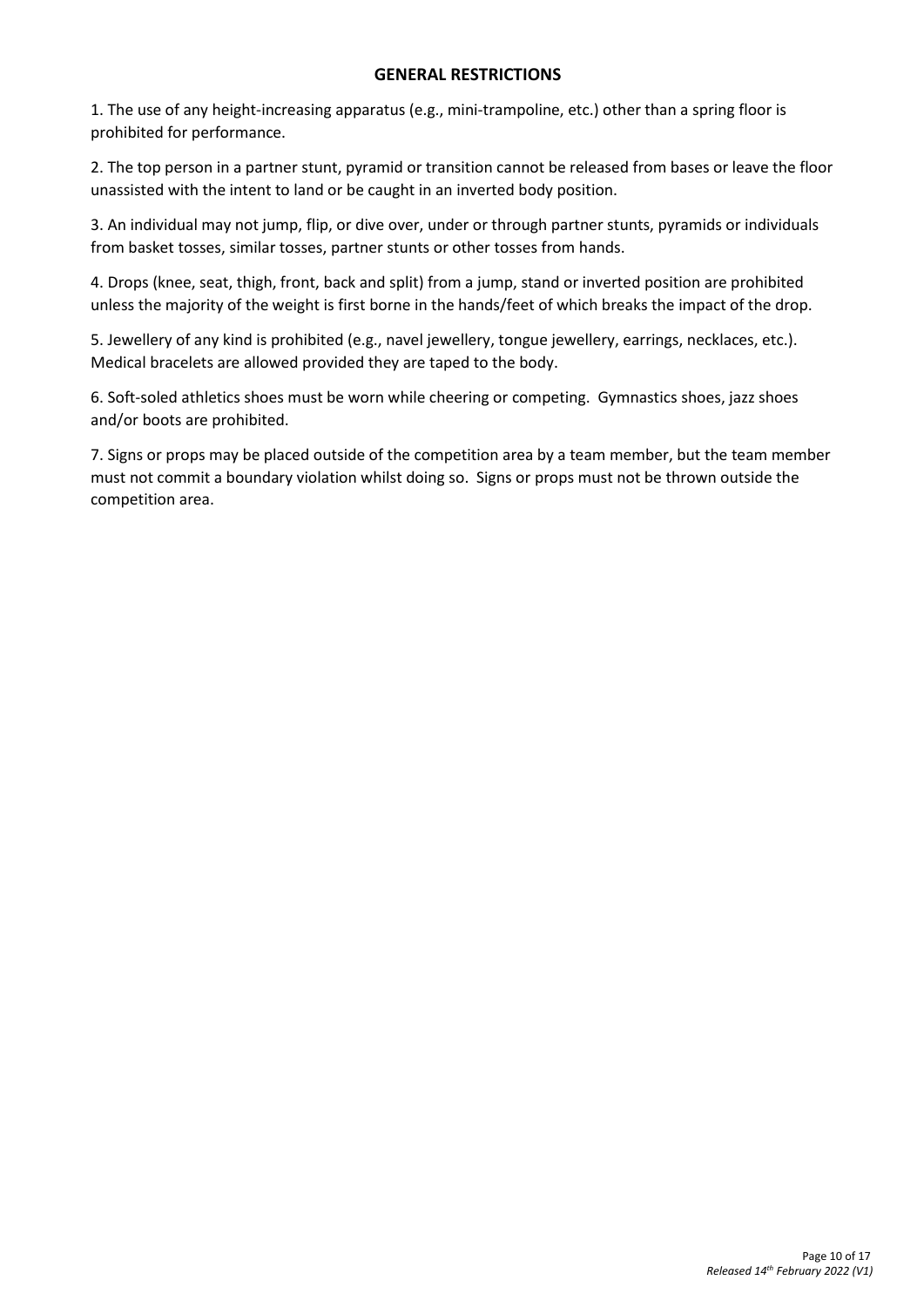## **SPECIFIC SAFETY GUIDELINES: "UNIVERSITY PREMIER" DIVISIONS**

### **A. UNIVERSITY PREMIER PARTNER STUNTS**

1. Released load-ins and released transitions with more than 1 ¼ twists require an additional spotter.

2. Dismounts with more than one and one quarter twists require an additional spotter that assists on the cradle.

3. Released load-ins from a handstand position (stationary or through a handspring load-in) to a partner stunt require an additional spotter.

4. Stunts in which the top person is in a handstand position require an additional spotter.

5. Stunts in which the base uses only 1 arm for support require a spotter when: a. The stunt is anything other than a cupie /awesome or basic liberty. All other 1-arm stunts require a spotter (e.g. heel stretch, arabesque, high torch, scorpion, bow and arrow, etc.) b. There is a released twisting load-in or dismount. The spotter must be in a place during the twist to assist on the cradle during the twisting dismount(s). c. The top person is popped from one arm to the other.

6. A single base release to shoulders requires a spotter positioned to the side or back of the base during the release and landing phase of the skill.

7. A top person can be released from a handstand position on the ground to a hand-to-hand stunt provided that the top person does not twist or rotate.

8. A top person can be released from a cradle to an inverted position.

9. Single based split catches are prohibited.

10. Twisting dismounts greater than 2 rotations are prohibited. Exception: Side-facing stunts – i.e. Arabesque, Scorpion with double full twisting cradles to the front are allowed.

11. Front, back and side tension drops are prohibited.

12. All leg pitch, toe pitch, walk-in, sponge, and straddle catch flips to the performing surface are prohibited

13. Flips into or out of partner stunts are allowed under the following conditions:

a. The top person is limited to 1¼ flipping rotations and ½ twisting rotations.

b. Flips must be caught by the original base(s) and may not be directed so that the base(s) must move to catch the top person.

c. Bases are limited to a ½ turn under the top person.

d. In rewinds:

i. Rewinds require a spotter and may land in a stunt (including loads and horizontal positions), or in a standing position on the performance surface or in a cradle- with cradle assistance from the spotter.

ii. Spotters may throw from under a single foot or leg of the top person.

e. In flips from stunts:

i. Flips from stunts must initiate from prep level only and must land in a cradle, horizontal position, or in a standing position on the performance surface. (Note: Flipping from a basket or a sponge loading position is considered a "toss" and must follow the University Premier Division toss rules) ii. Landings from flips with a 1 rotation or less requires a minimum of 2 people to catching the top person.

iii. Landings from flips with greater than 1 rotation a single rotation or less requires a minimum of 3 people to catching the top person. When landing in a cradle position, 1 of the catchers must be in a "scoop" position behind the top person.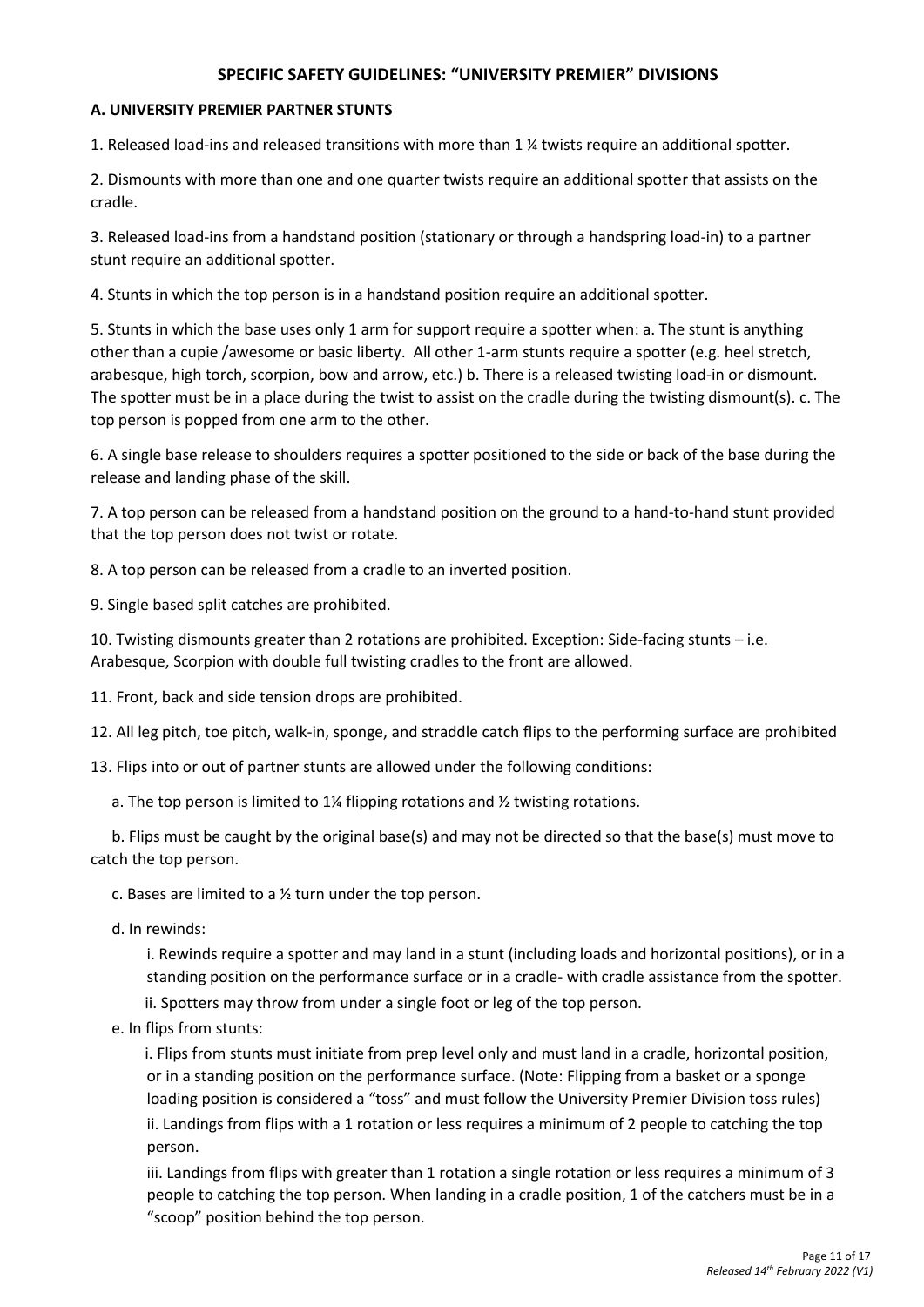iv. Flips to the performing surface require the top person landing on at least 1 foot with assistance from at least 1 base. The spotter must be active but is not required to make contact with the top person.

v. In all other landings from flips, all required catches must be active in assisting the top person during the landing by making contact with the top person.

## **B. UNIVERSITY PREMIER PYRAMIDS**

1. Pyramids higher than 2 ½ body lengths are prohibited. Pyramid height is measured by body lengths as follows: chairs, thigh stands and shoulder straddles are 1 ½ body lengths; shoulder stands are 2 body lengths; extended stunts (i.e., extension, liberty, etc.) are 2 ½ body lengths. Exception: an extended stunt on top of a thigh stand is allowed.

2. In all pyramids, there must be at least 2 spotters designated for each person who is above 2 persons high and whose primary support does not have at least 1 foot on the ground. Both spotters must be in a position as the top person is loading onto the pyramid. One (1) spotter must be behind the top person, and the other spotter must be in front of the top person or at the side of the pyramid in a position to get to the top person or at the side of the pyramid to get to the top person if they were to dismount forward. Once the pyramid shows adequate stability and just prior to the dismount, this spotter can move to the back to catch the cradle. As pyramid design varies greatly, we recommend a review of any new pyramids where the spotting position may be in question. Loaders may also be spotters, as long as the loaders/spotters are in position to provide assistance to the top person during their dismount.

3. In all "2-1-1 thigh stand tower" pyramids, there must be a spotter who is not in contact with the pyramid in place behind the top person. If a bracer is needed to assist the thigh stand middle layer, they do not fill this role and an additional spotter who is not in contact with a pyramid is required.

4. Cradles and horizontal landings from pyramids over 2 high must use at least 2 catchers, 1 on each side of the top person.

5. Front, back, and side tension drops are prohibited.

6. Flipping dismounts from pyramids are allowed under the following conditions: a. Front flip and Arabian dismounts may land in a cradle, face up horizontal position, or the performance surface to a minimum of 2 catchers who assist on the landing.

7. Flips into a pyramid are allowed under the following conditions:

a. The flip is initiated from prep level or below. (Basket toss flips and handstand flips are not allowed.) The top person is limited to a 1¼ rotation and may not twist.

b. The top person(s) may not land in an inverted position. c. A rewind to a pyramid does not require an additional spotter.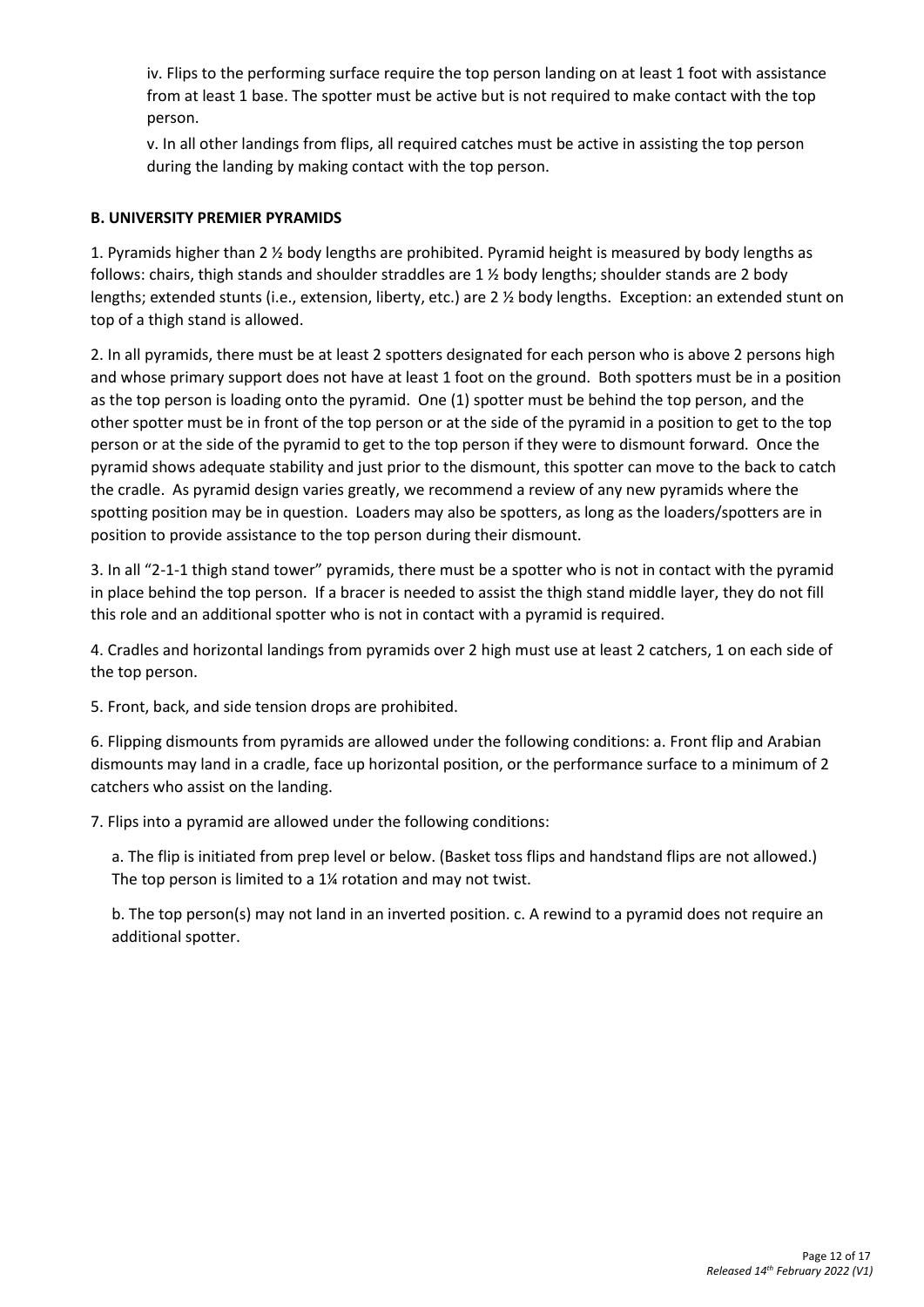## **C. UNIVERSITY PREMIER TOSSES**

1. Basket tosses, or similar tosses may only be performed from ground level, can use no more than 4 bases, and must be cradled by 3 of the original bases, 1 of which must catch in a scoop under the head and shoulders. Exceptions:

a. Elevator tosses may flip into pyramids as outlined herein.

b. Basket and elevator/sponge load-ins can land in a stunt or pyramid provided that the toss does not significantly exceed the height of the intended skill.

2. Basket tosses, and elevator/sponge tosses may not be directed so that the bases must move to catch the top person.

3. In non-flipping basket tosses, the top person is limited to 2¼ twisting rotations and 3 total tricks (e.g. kick double full).

4. In flipping basket tosses that involve more than 1 male thrower (sides or front), the position of the male athlete must be in the back-spot position.

5. In flipping basket tosses or elevator/sponge tosses, only the following skills are allowed:

- a. Tuck
- b. Tuck X Out
- c. Tuck Kick or Tuck Split
- d. Layout
- e. Layout Straddle
- f. Layout Kick or Layout Split
- g. Pike Open
- h. Pike Open Straddle
- i. Pike Open Kick or Pike Open Split Tuck

The following skills may only be performed with male athletes in position for the side thrower positions and back spot position:

J. Layout Full Twist K.

Layout Straddle Full Twist

l. Tuck X Out Full Twist

m. Tuck Kick or Tuck Split Full Twist

n. Layout Kick or Layout Split Full Twist (All other flipping basket positions and combinations are prohibited, e.g., Front Flips, Arabians, Pike-Open Full Twists, Side Sumis, Double Full Twists, etc.)

#### **D. UNIVERSITY PREMIER TUMBLING**

- 1. Tumbling skills performed over, under, or through a partner stunt, pyramids, or individuals are prohibited.
- 2. Tumbling skills that exceed 1 flipping rotation are prohibited.
- 3. Tumbling skills with 2 or more twisting rotations are prohibited.
- 4. Dive rolls are prohibited.

5. Airborne drops to a prone position on the performance surface are prohibited. (Examples: A back flip or a jump landing in a push up position is not allowed. A handspring to a push up position is allowed -as it is not airborne prior to the prone landing.)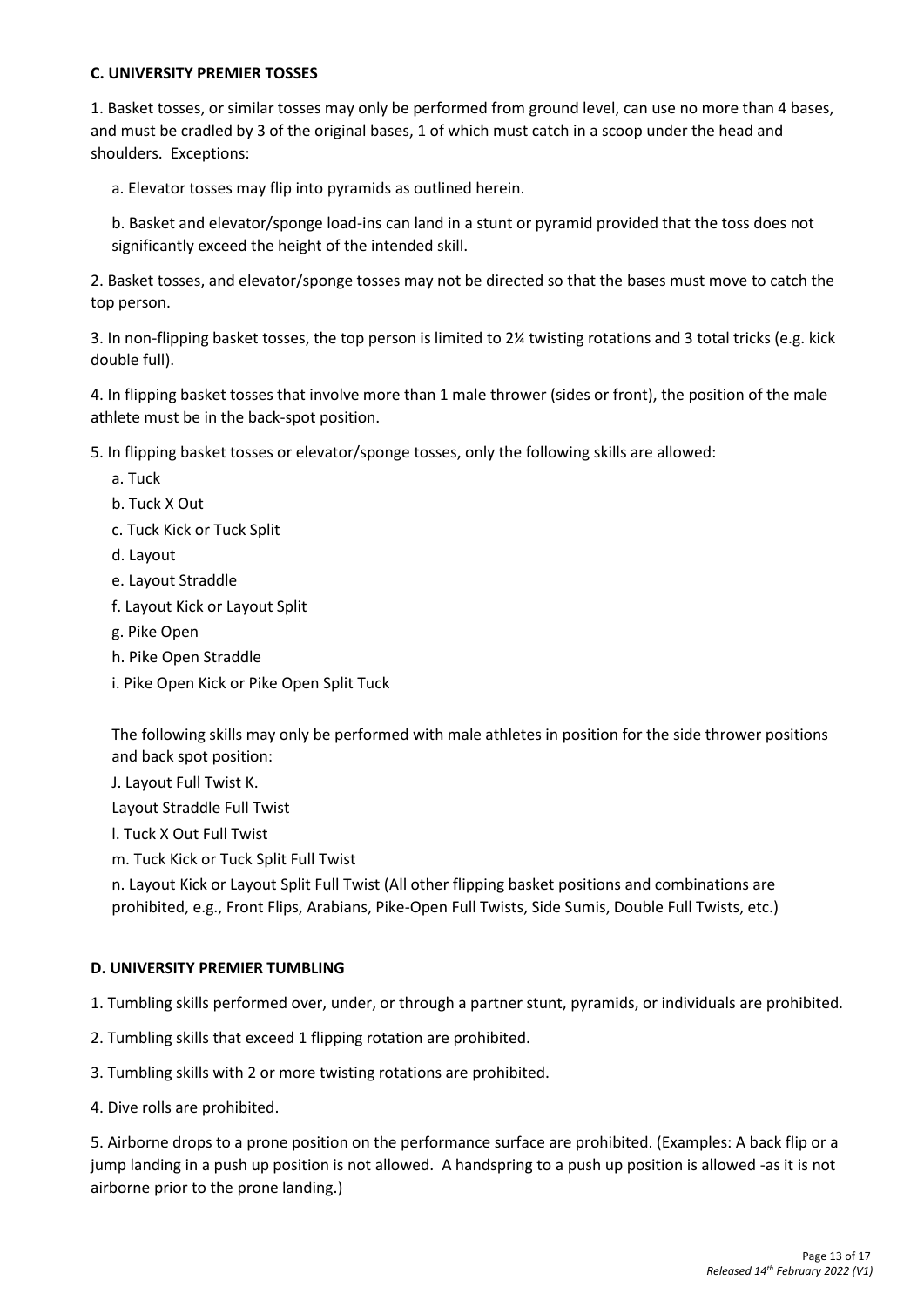## **SPECIFIC SAFETY GUIDELINES: "UNIVERSITY ELITE" DIVISIONS**

### **A. UNIVERSITY ELITE PARTNER STUNTS**

1. A spotter is required for each top above prep level.

2. Single leg extended stunts are allowed.

3. Twisting stunts and transitions are allowed up to 2 ¼ twisting rotations by the top person in relation to the performance surface. Clarification: A twist performed with an additional turn by the bases performed in the same skill set, would be illegal if the resulting cumulative rotation of the top person exceeds 2¼ rotations. The safety judge will use the hips of the top person to determine the amount of total rotation a top person performs in a skill set. Once a stunt is hit (i.e. prep) and the athletes show a definite and clear stop with a stationary top person, they may continue to walk the stunt in additional rotation.

4. Free flipping stunts and transitions are not allowed.

- 5. Single based split catches are not allowed.
- 6. Single based stunts with multiple top persons require a separate spotter for each top person.
- 7. UNIVERSITY ELITE Stunts-Release Moves

a. Release moves are allowed but must not exceed more than 18 inches/46 centimetres above extended arm level. Clarification: If the release move exceeds more than 18 inches/46 centimetres above the bases' extended arm level, it will be considered a toss, and must follow the appropriate "Toss" rules. To determine the height of a release move, at the highest point of the release, the distance from the hips to the extended arms of the bases will be used to determine the height of the release. If that distance is greater than the length of the top person's legs plus an additional 18 inches/46 centimetres, it will be 13 considered a toss or dismount and must follow the appropriate "Toss" or "Dismount" rules.

b. Release moves may not land in an inverted position. When performing a release move from an inverted position to a non-inverted position, the bottom of the dip will be used to determine if the initial position was inverted. Release moves inverted to non-inverted positions may not twist. Exception: Front handspring up to an extended stunt may include up to a 1/2 twist. Release moves from inverted to noninverted positions landing at prep level or higher must have a spot.

c. Release skills that land in a non-upright position must have 3 catches for a multi-based stunt and 2 catchers for a single based stunt.

d. Release moves must return to original bases. Clarification: An individual may not land on the performance surface without assistance. Exception 1: See Elite Division Dismount "C". Exception 2: Dismounting single based stunts with multiple top persons.

e. Helicopters are allowed up to a 180-degree rotation and must be caught by at least 3 catchers, one (1) of which is positioned at head and shoulder area of the top person.

f. Release moves may not intentionally travel.

g. Release moves may not pass over, under or through other stunts, pyramids or individuals.

h. Top persons in separate release moves may not come in contact with each other. Exception: Dismounting single based stunts with multiple top persons.

8. UNIVERSITY ELITE Stunts-Inversions

a. Extended inverted stunts are allowed. Also, see "Stunts" and "Pyramids."

b. Downward inversions are allowed from prep level and above and must be assisted by at least 3 catchers, at least 2 of which are positioned to protect the head and shoulder area. Contact must be initiated at the shoulder level (or above) of the bases.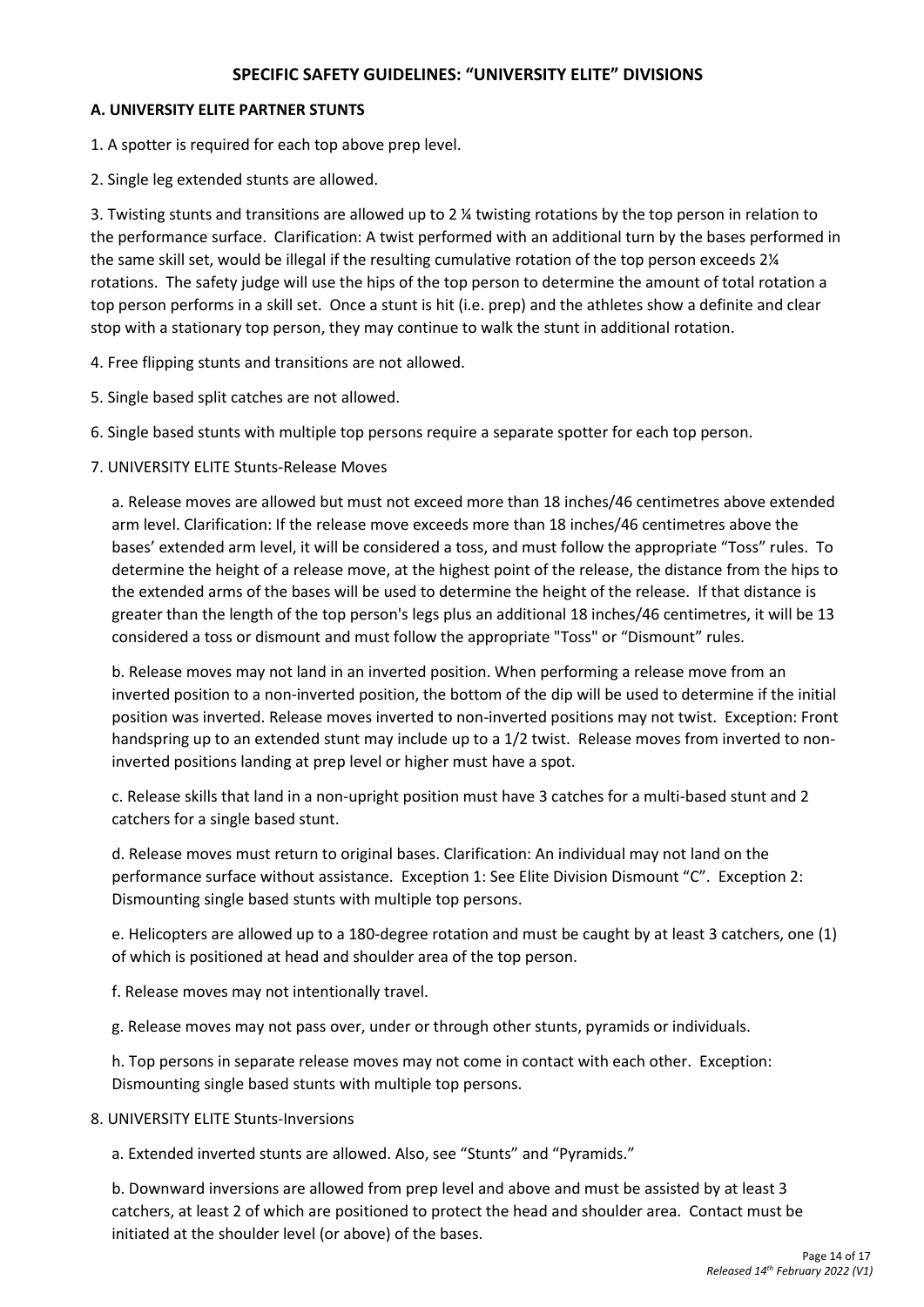Clarification 1: Catchers must make contact with the waist to shoulder region to protect the head and shoulder area.

Clarification 2: Downward inversion originating from prep level or below do not require 3 catchers. If the stunt begins at prep level or below and passes above prep level it requires 3 catchers. (The momentum of the top person coming down is the primary safety concern). Exception: A controlled lowering of an extended inverted stunt (example: Handstand) to shoulder level is allowed.

c. Downward inversions must maintain contact with an original base. Exception: The original base may lose contact with the top person when it becomes necessary to do so. Example: Cartwheel-style transition dismounts.

d. Downward inversions from above prep level: i. May not stop in an inverted position. Example: A cartwheel roll off would be legal because the top person is landing on their feet. Exception: A controlled lowering of an extended inverted stunt (example: handstand) to shoulder level is allowed. ii. May not land on or touch the ground while inverted. Clarification: Prone or supine landings from an extended stunt must visibly stop in a non-inverted position and be held before any inversion to the ground.

e. Downward inversions may not come in contact with each other.

9. Bases may not support any weight of a top person while that base is in a backbend or inverted position. Clarification: A person standing on the ground is not considered a top person.

#### **B. UNIVERSITY ELITE PYRAMIDS**

1. Pyramids must follow Elite Division "Stunts" and "Dismounts" rules and are allowed up to 2 high.

2. Top persons must receive primary support from a base. Exception: See Elite Division "Pyramids Release Moves".

3. UNIVERSITY ELITE PYRAMIDS - Release Moves

a. During a pyramid transition, a top person may pass above 2 persons high while in direct physical contact with at least 1 person at prep level or below. Contact must be maintained with the same bracer throughout the entire transition. Clarification: Contact must be made with a base on the performing surface BEFORE contact with the bracer(s) is lost.

b. Primary weight may not be borne at the 2nd level. Clarification: The transition must be continuous.

c. Non-inverted pyramid release moves must be caught by at least 2 catchers (minimum of 1 catcher and 1 spotter) under the following conditions: i. Both catchers must be stationary. ii. Both catchers must maintain visual contact with the top person throughout the entire transition.

d. Non inverted transitional pyramids may involve changing bases. When changing bases:

i. The top person must maintain physical contact with a person at prep level or below. Clarification: Contact must be made with a base on the performing surface BEFORE contact with the bracer(s) is lost.

ii. The top person must be caught by at least 2 catchers (minimum of 1 catcher and 1 spotter). Both catchers must be stationary and may not be involved with any other skill or choreography when the transition is initiated. (The dip to throw the top person is considered the initiation of the skill.)

- e. Release moves may not be braced / connected to the top persons above prep level.
- 4. UNIVERSITY ELITE Pyramids-Inversions
	- a. Must follow Elite Division "Stunt Inversions" rules.
- 5. UNIVERSITY ELITE Pyramids-Release moves w/braced inversions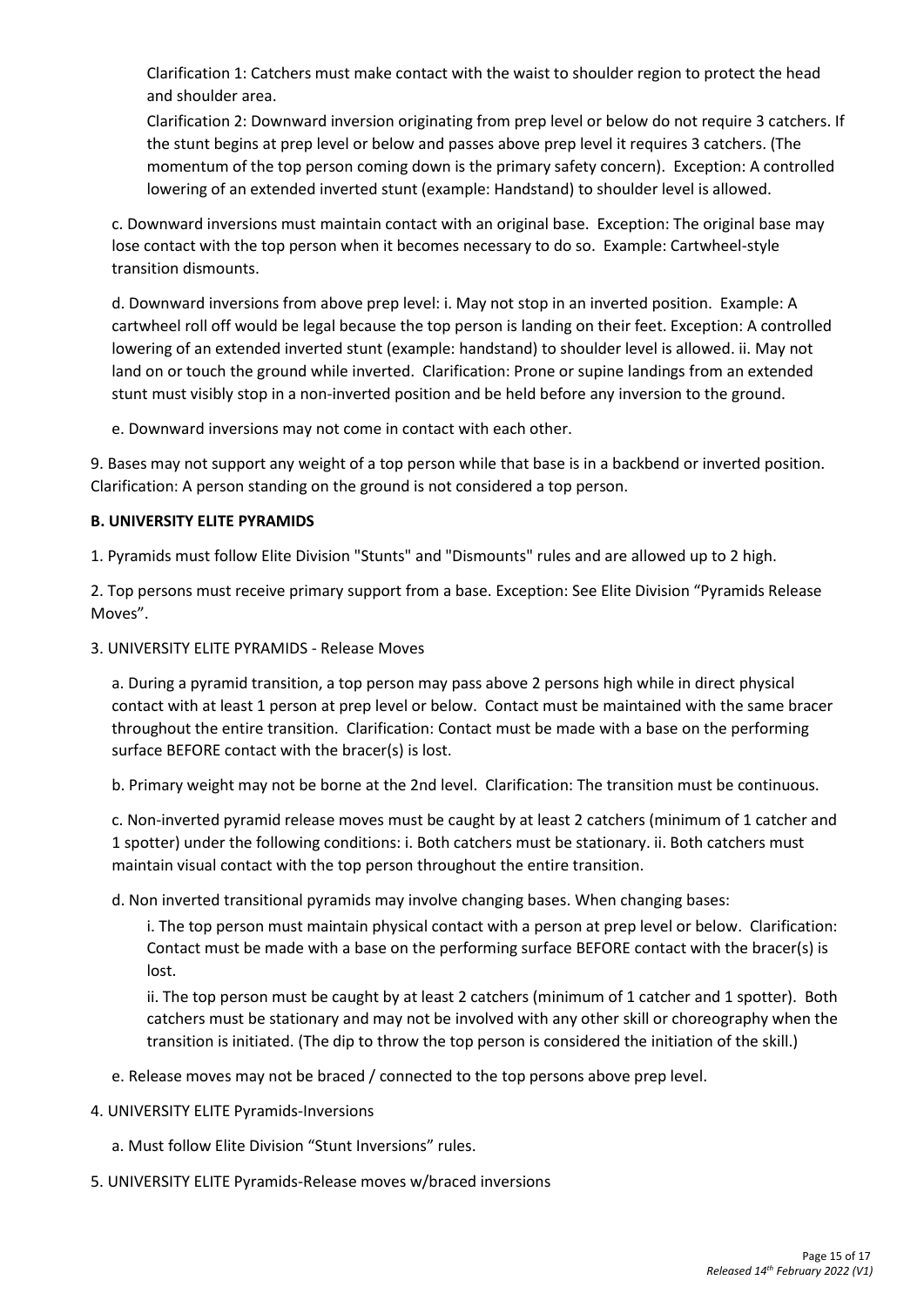a. Pyramid transitions may involve braced inversions (including braced flips) while released from the bases if contact is maintained with at least 1 person at prep level or below. Contact must be maintained with the same bracer throughout entire transition. Clarification: Contact must be made with a base on the performing surface BEFORE contact with the bracer(s) is lost.

b. Braced inversions (including braced flips) are allowed up to 1¼ flipping rotations and ½ twisting rotations.

c. Braced inversions (including braced flips) that exceed  $\frac{1}{2}$  twisting rotations are only allowed up to a  $\frac{1}{4}$ flipping rotation provided release is initiated from an upright, non-inverted position, doesn't transition past a horizontal position (i.e. cradle, flat back, prone) and doesn't exceed 1 twisting rotation. Clarification: ALLOWED - An athlete tossed from an upright, non-inverted position (i.e. basket toss or sponge) performing a full twist and a backward % rotation to a prone position while in contact with 1 bracer.

d. Inverted transitional pyramids may involve changing bases.

e. Braced inversions (including braced flips) must be in continuous movement.

f. All braced inversions (including braced flips) that do not twist must be caught by at least 3 catchers. Exception: Brace flips that land in an upright position at prep level or above require a minimum of 1 catcher and 2 spotters. i. The 3 catchers/spotters must be stationary. ii. The 3 catchers' spotters must maintain visual contact with the top person throughout the entire transition. iii. The 3 catchers/spotters may not be involved with any other skill or choreography when the transition is initiated. (The dip to throw the top person is considered the initiation of the skill.)

g. All braced inversions (including braced flips) that twist (including ¼ twist or more) must be caught by at least 3 catchers. All 3 catchers must make contact during the catch. i. The catchers must be stationary. ii. The catchers must maintain visual contact with the top person throughout the entire transition. iii. The catchers may not be involved with any other skill or choreography when the transition is initiated. (The dip to throw the top person is considered the initiation of the skill.)

h. Braced inversions (including braced flips) may not travel downward while inverted.

i. Braced flips may not come in contact with other stunt/pyramid release moves.

j. Braced inversions (including braced flips) may not be braced/connected to top persons above prep level.

**C. UNIVERSITY ELITE DISMOUNTS** Note: Movements are only considered "Dismounts" if released to a cradle or released and assisted to the performance surface.

1. Cradles from single based stunts must have a separate spotter with at least 1 hand/arm supporting the waist to shoulder region to protect the head and shoulder area through the cradle.

2. Cradles from multi-based stunts must have 2 catchers and a separate spotter with at least 1 hand/arm supporting the waist to shoulder region to protect the head and shoulder area through the cradle.

3. Dismounts must return to the original base(s). Exception 1: Dismounts to the performance surface must be assisted by either an original base(s) and/or spotter(s). Exception 2: Straight drops or small hop offs, with no additional skill(s), from waist level or below are the only dismounts allowed to the performance surface without assistance. Clarification: An individual may not land on the performing surface from above waist level without assistance.

4. Up to a 2¼ twisting rotations are allowed from all stunts.

5. No stunt, pyramid, individual, or prop may move over or under a dismount, and a dismount may not be thrown over, under, or through stunts, pyramids, individuals, or prop.